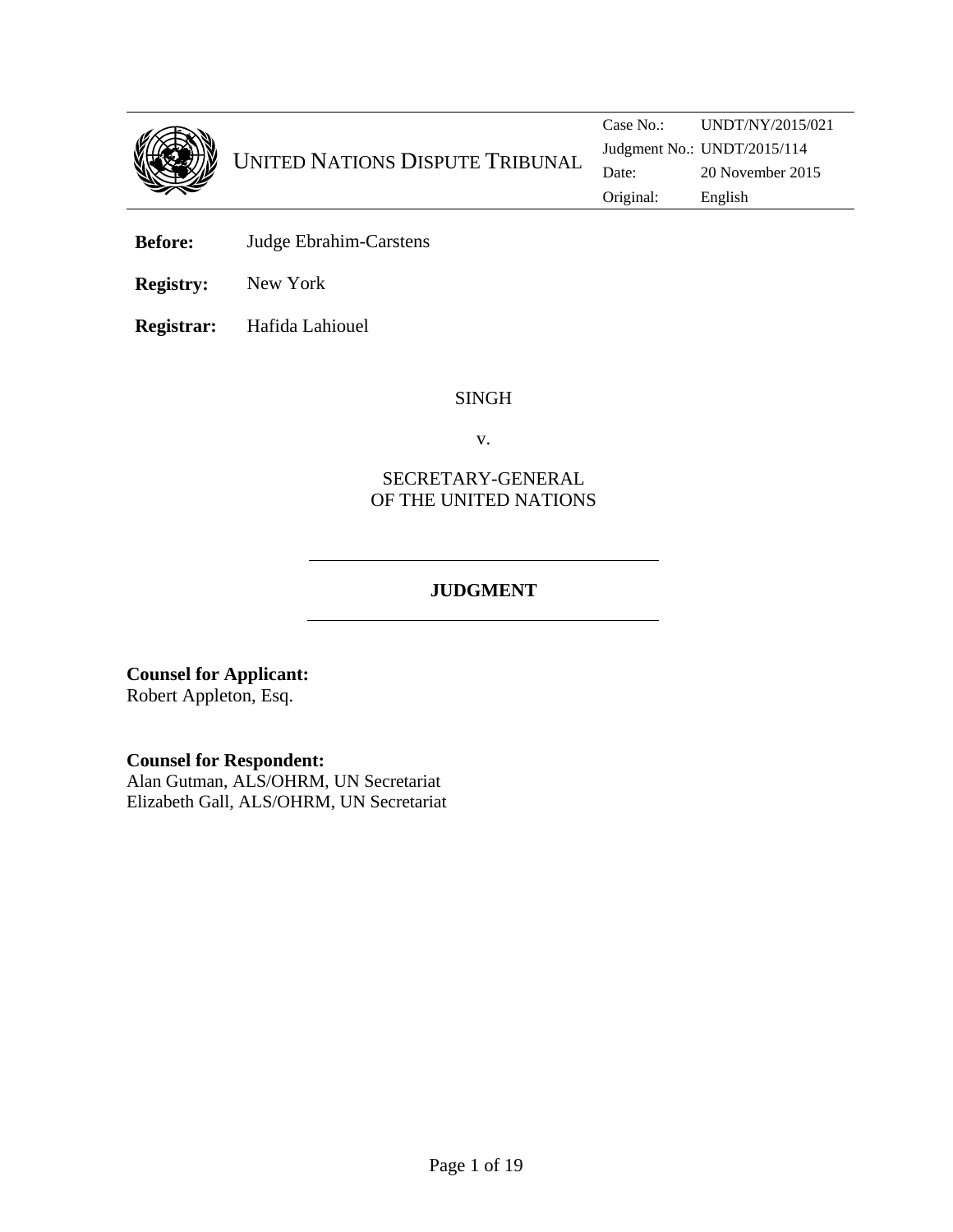# **Introduction**

1. The Applicant is one of two Directors at the D-1 level in the Investment Management Division ("IMD") of the United Nations Joint Staff Pension Fund ("UNJSPF") in New York. On 19 March 2015, he filed an application contesting the decision, allegedly made by the Representative of the Secretary-General ("RSG") for the Investments of the UNJSPF, to include as one of the requirements in the Job Opening ("JO") for an advertised D-2 level post of Director, Investment Management, IMD, that candidates must hold Chartered Financial Analyst ("CFA") certification. As relief, the Applicant requested that the impugned JO be rescinded, the recruitment process be suspended, that a lawful JO be issued, that the RSG be removed from the recruitment process, and, "in lieu of compensation, reimbursement of expenses including attorney's fees as a result of the egregious conduct by the Administration in this case, and the fact that the Applicant had no choice but to seek outside, private counsel, to vindicate his rights".

2. On 24 March 2015, while the case was pending before the Dispute Tribunal, the Administration cancelled the impugned JO. A revised JO was subsequently issued with no requirement of CFA certification. The Applicant applied for this new JO.

3. On 17 April 2015, the Applicant filed a motion to amend the application, seeking the following forms of relief: referral of the case to the Secretary-General for possible enforcement of accountability measures, pursuant to art. 10.8 of the Dispute Tribunal's Statute; removal of the RSG in the recruitment process and replacement with a neutral party; re-drafting and re-circulation of the JO; compensation for severe stress, reputational damage, and anguish from enduring systemic discrimination; and compensation for loss of chance/opportunity resulting from the Administration's procedural violations; costs, "for reimbursement of expenses including attorney's fees".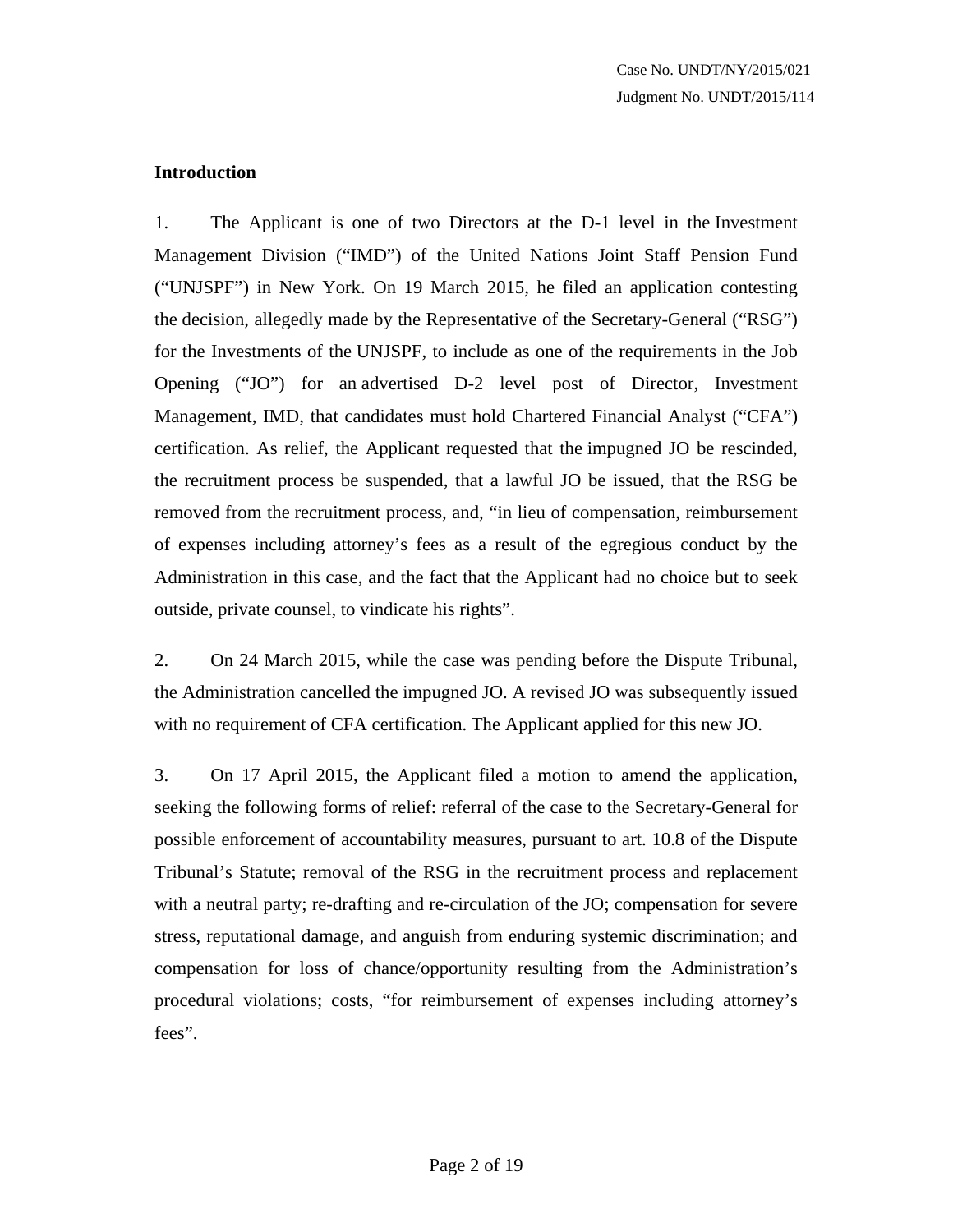# **Factual and procedural background**

4. The Applicant joined the Organization in January 2009 as Director at the D-1 level, IMD/UNJSPF. He holds a Master's degree in Business Administration and Finance, and while he is not a CFA charter holder, he holds a Chartered Alternate Investment Analyst ("CAIA") certificate and a Financial Risk Manager ("FRM") certificate.

5. The impugned JO was posted on Inspira (the online United Nations jobsite) on 30 January 2015 with a closing date for application of 31 March 2015. The JO listed under the educational requirements that "[CFA] charterholder is required". Whilst the Applicant is not a CFA charter holder, the only other D-1 level Director in IMD is.

6. On 3 February 2015, the Applicant sent an email to the Office of Human Resources Management ("OHRM") expressing his concerns over the decision to include the CFA certification as an educational requirement in the initial JO for the contested post.

7. On 20 February 2015, OHRM responded that it had already approved the JO and that no further action would be taken in response to his concerns.

8. On 2 March 2015, the Applicant (who was self-represented at the time) filed an application for suspension of action pending management evaluation (Case No. UNDT/NY/2015/010) of the decision to include CFA certification as an educational requirement in the impugned JO.

9. By Order No. 36 (NY/2015) dated 3 March 2015, the Tribunal (Judge Ebrahim-Carstens) held that "there being no pending management evaluation, the application for suspension of action is fatally defective and stands to be dismissed".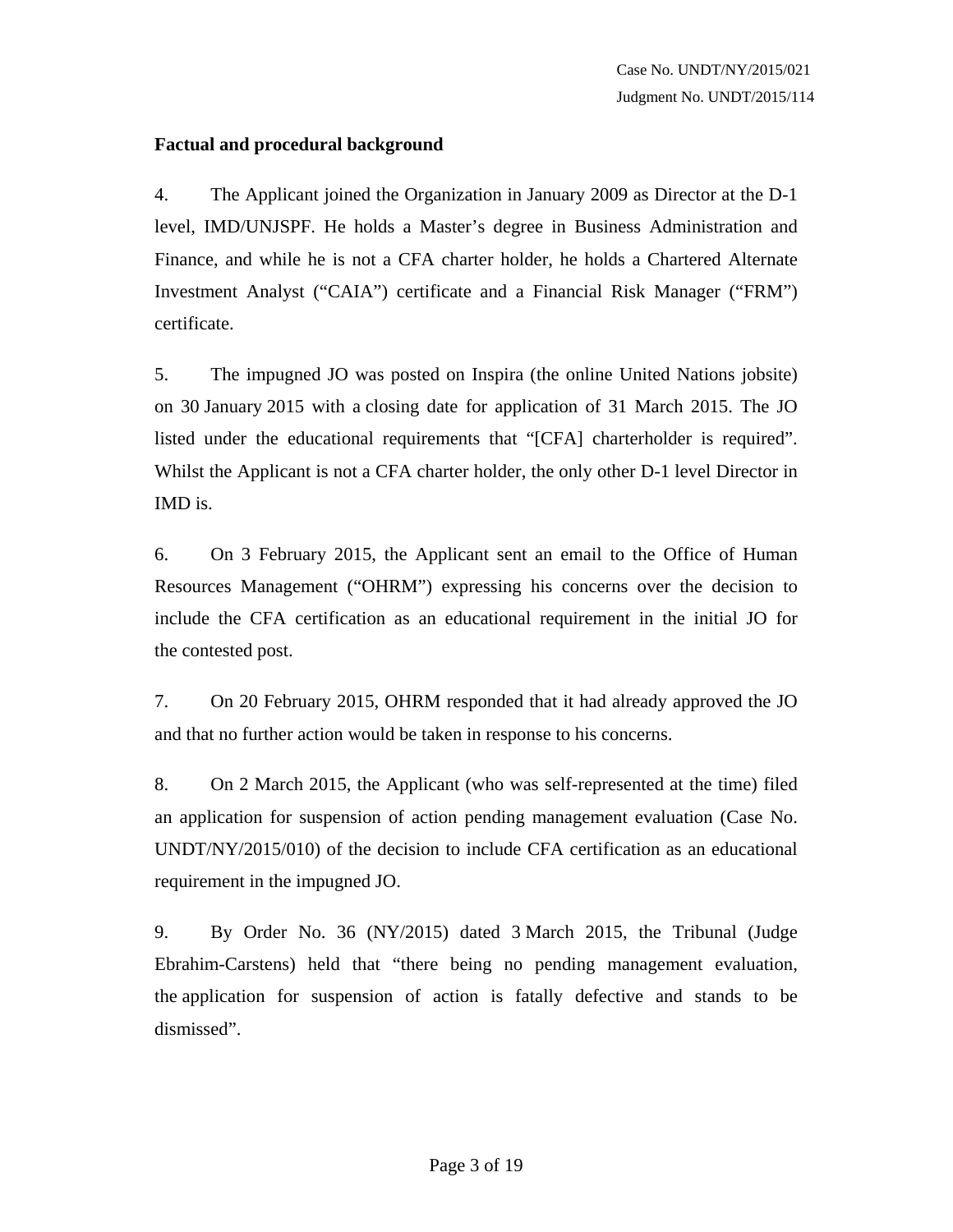10. On 3 March 2015, the Applicant filed a request for management evaluation requesting: (i) suspension of the JO; (ii) review of the job requirement by the UNJSPF; and (ii) re-publishing of the job posting to ensure that the eligibility requirements were lawful and fair to all candidates.

11. By email of 6 March 2015, the Management Evaluation Unit ("MEU") replied that "[u]pon a preliminary review of your request for management evaluation … [p]lease note that the MEU only has the authority to suspend administrative decisions related to determinations of appointment and separations from service".

12. On 6 March 2015, the RSG received an email in which another potential candidate expressed interest in the contested D-2 position and expressed "surpris[e] that [a CFA certification was] a requirement as I [this potential candidate] don't believ[e] this has ever been a requirement for any position offered through the UN system". The potential candidate further stated that, "I would like to be considered for this D-2 position, this JO however as it stands … is problematic. Having the CFA Charter holder as desirable would allow this? Is it possible to alter this at this time?"

13. On the same date, the RSG replied that the potential candidate's "background sounds impressive. The CFA Charter is a firm requirement for the position".

14. On 6 March 2015, the Applicant (who was self-represented at the time) filed a second request for suspension of action (Case No. UNDT/NY/2015/015).

15. By Order No. 39 (NY/2015) dated 9 March 2015, the Tribunal (Judge Meeran) dismissed the Applicant's second request for suspension of action as there was no longer any matter pending before MEU after its finding that it only had authority "to suspend administrative decisions related to determinations of appointment and separations from service".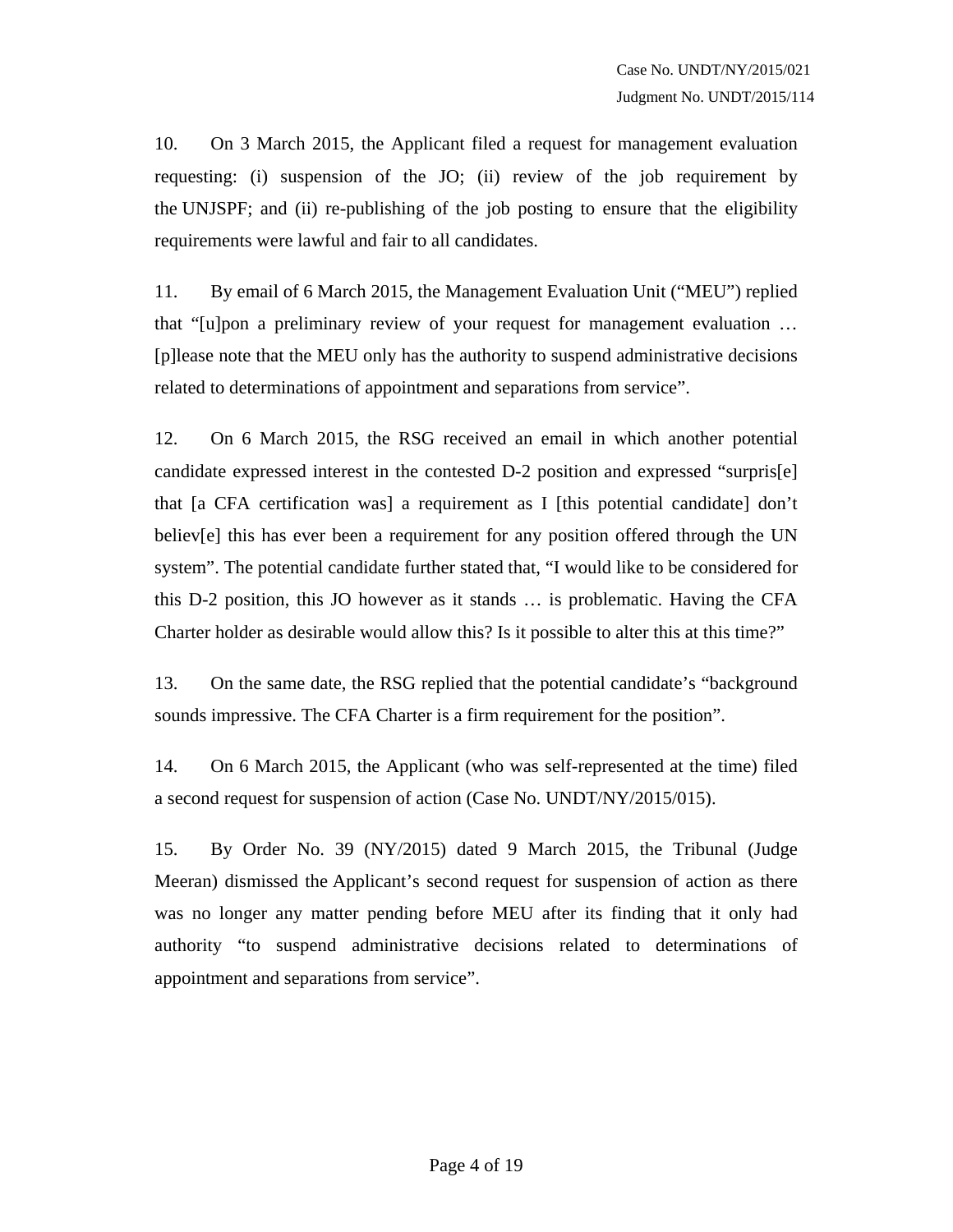16. On 12 March 2015, the Applicant sought the advice of the Office of Staff Legal Assistance ("OSLA"). On the same day, OSLA advised the Applicant to apply for the position.

17. By email dated 13 March 2015, the Applicant responded to OSLA that he had created an application for the JO but did not initially apply "knowing that it would be screened out". However, the Applicant concluded the email by stating that he would apply.

18. On 13 March 2015, the Applicant sought the assistance of private counsel, namely counsel of record for the Applicant.

19. On 17 March 2015, MEU notified the Applicant that since the advertisement of the JO was one step in the selection exercise, and did not in itself constitute a challengeable administrative decision, the Applicant's request for management evaluation dated 3 March 2015 was deemed premature and not receivable. MEU further observed that:

Following communications with the UNJSPF, MEU noted that the job opening for the Post was exceptionally approved by [OHRM] and later reviewed and approved by the Central Review Board. The MEU learned that the CFA exception was granted because the future incumbent will be in charge of managing all investments of the [IMD], which are valued at USD53 billion. Accordingly, due to the substantial responsibility of the job and the high risks associated with it, the requirement for the incumbent to possess a CFA was granted on an exceptional basis.

20. On 19 March 2015, the Applicant filed the application on the merits.

21. The following day, 20 March 2015, the Applicant filed a motion for interim measures pending the substantive proceedings, pursuant to art. 10.2 of the Dispute Tribunal's Statute, seeking, *inter alia*, suspension and rescission of the impugned JO, cessation of further recruitment action; re-issuance of the JO; and reimbursement of expenses, including counsel's fees.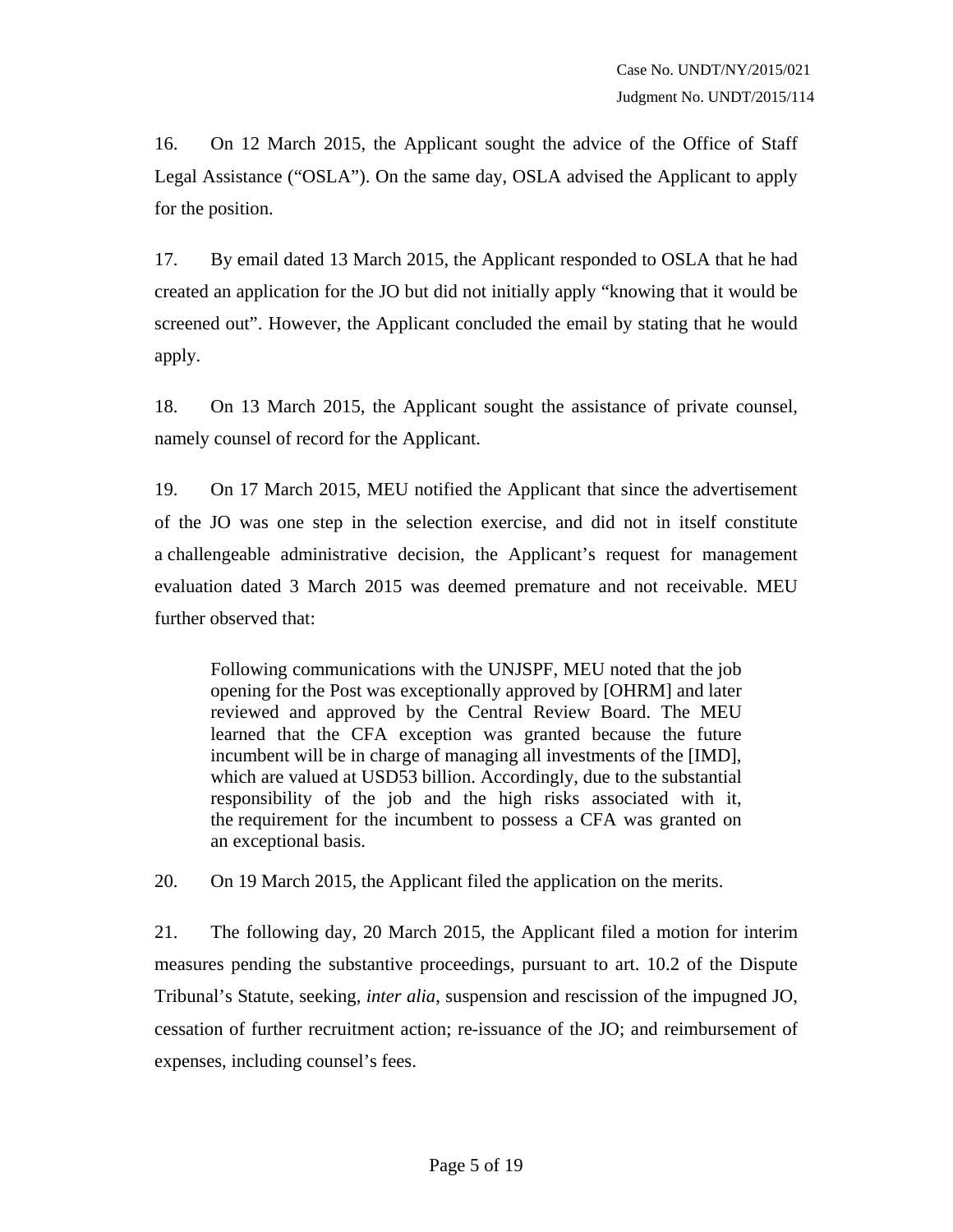22. By email of 24 March 2015, OHRM informed Counsel for the Respondent that the impugned JO had been cancelled, the UNJSPF Audit Committee having noted that the CFA Charter requirement "may not attract job applicants from all parts of the globe".

23. The Respondent filed his response to the motion for interim measures on 25 March 2015, stating that the impugned JO had been cancelled. The Applicant provided his comments on the Respondent's response on 26 March 2015.

24. By Order No. 50 (NY/2015) dated 30 March 2015, the Tribunal (Judge Ebrahim-Carstens) found that following the cancellation of the impugned JO on 24 March 2015, the first two heads of relief sought by the Applicant in the motion for interim measures (withdrawal of the JO and immediate cessation of the recruitment exercise) were *de facto* granted, and dismissed the motion. The remaining heads of relief sought—namely request for reimbursement of legal costs and for an order directing the Administration to re-draft and re-issue the JO—were matters reserved for consideration in the context of the application on the merits. The Tribunal encouraged the parties to explore all possibilities to informally resolve the case.

25. By email of 30 March 2015, OHRM informed Counsel for the Respondent that the Applicant had not applied for the impugned, and now cancelled, JO.

26. On 17 April 2015, the Applicant filed a motion to amend the application, reiterating his willingness to seek informal resolution of the matter.

27. By Order No. 66 (NY/2015) dated 20 April 2015, the Duty Judge (Judge Greceanu) directed the Respondent to file a response, if any, to the Applicant's motion to amend the application by 24 April 2015. No response was filed by the Respondent.

28. On 20 April 2015, the Respondent duly filed the reply to the initial application, dated 19 March 2015, submitting, *inter alia* that (i) the application is not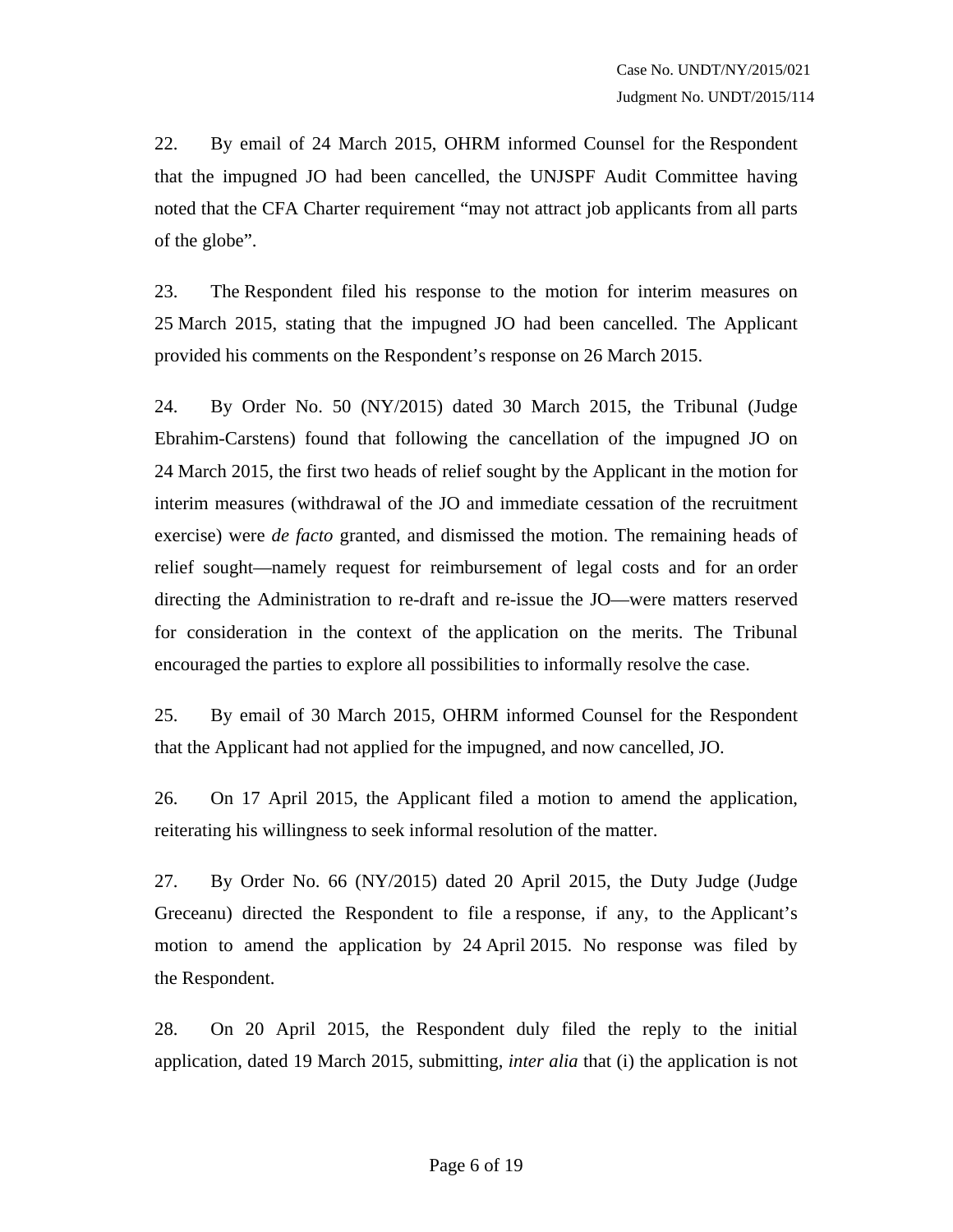receivable *ratione personae* and *ratione materiae*; (ii) the application is moot as the JO was cancelled; (iii) the Tribunal does not have jurisdiction to investigate allegations of prohibited conduct and the Applicant is required to follow the Organization's procedures with respect to such conduct; and (iv) the application is without merit.

29. By Order No. 71 (NY/2015) dated 28 April 2015, the Duty Judge (Judge Greceanu) granted the Applicant's uncontested motion to file an amended application and ordered the Respondent to file a reply to the amended application by 29 May 2015. The Applicant was ordered to file a response to the receivability issues raised in the Respondent's reply by the same date.

30. On 4 May 2015, the Applicant sought an extension of the deadline until 10 June 2015 for the submission of his response.

31. By Order No. 74 (NY/2015) dated 5 May 2015, the Duty Judge (Judge Greceanu) ordered the Respondent to file a response to the Applicant's motion for extension of time by 12 May 2015.

32. On 8 May 2015, a new, and second, JO was advertised for the D-2 post of Director, Investment Management, UNJSPF, on Inspira with a closing date for application of 7 July 2015. In the new JO, the CFA requirement was removed.

33. On 12 May 2015, the Respondent stated that he had no comments on the Applicant's motion for extension of time.

34. By Order No. 82 (NY/2015) dated 12 May 2015, the Duty Judge (Judge Greceanu) granted leave to the Applicant to file a response to the Respondent's initial reply of 20 April 2015 and the Respondent's forthcoming reply to the amended application, if any, by 12 June 2015.

35. On 29 May 2015, the Respondent filed his reply to the amended application.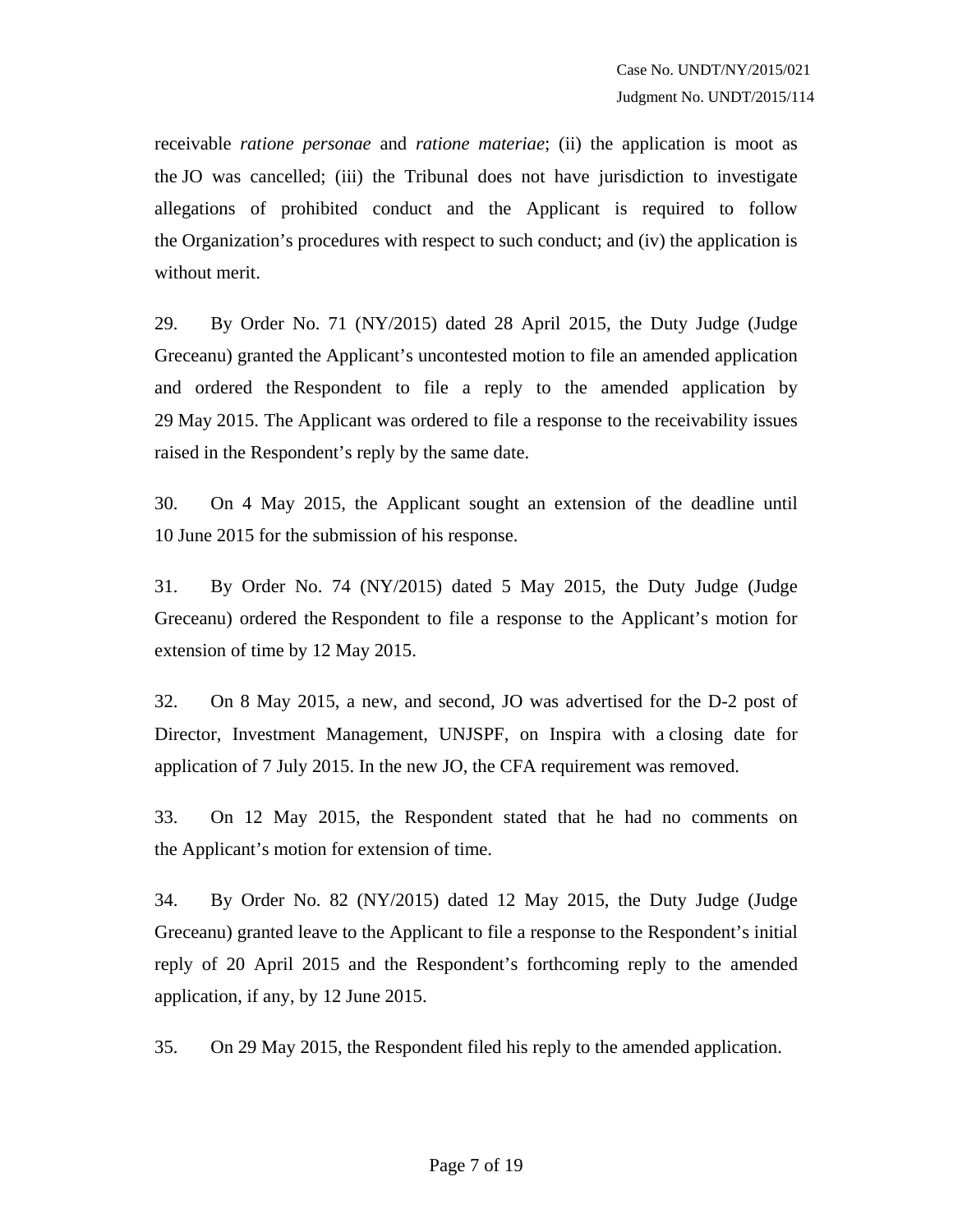36. On 5 June 2015, the Applicant applied for the D-2 position of Director, Investment Management advertised through the new JO.

37. On 9 June 2015, the Applicant filed his submission pursuant to Order No. 82 (NY/2015) and his response to the Respondent's reply to the amended application.

38. This case was assigned to the undersigned Judge on 22 June 2015.

## **Consideration**

#### *Issues*

39. The Tribunal notes that this matter has become unduly and unnecessarily complicated due to the many filings and submissions, resulting in a reiteration of issues and contentions, as well as amendments to heads of relief.

40. It is common cause that the impugned JO has been cancelled and that a new JO has been issued without the offending requirement. Unlike *Ngokeng* 2014-UNAT-460, upon which the Respondent relies, the recruitment in this case was not suspended but cancelled, all previous candidates having been notified that they may apply again under the new JO if they so wish.

41. In Order No. 50 (NY/2015), dated 30 March 2015, the Tribunal found that only two heads of relief sought were reserved for consideration in the context of the application on the merits, namely the Applicant's request for reimbursement of legal costs and for an order directing the Administration to re-draft and re-issue the JO. It is therefore surprising that, after Order No. 50 (NY/2015) had been issued, the Applicant submitted his amended application (dated 17 April 2015), reiterating and further amending his claims for relief.

42. The Tribunal finds that, the only live issues in the present case are:

a. Whether the application is receivable;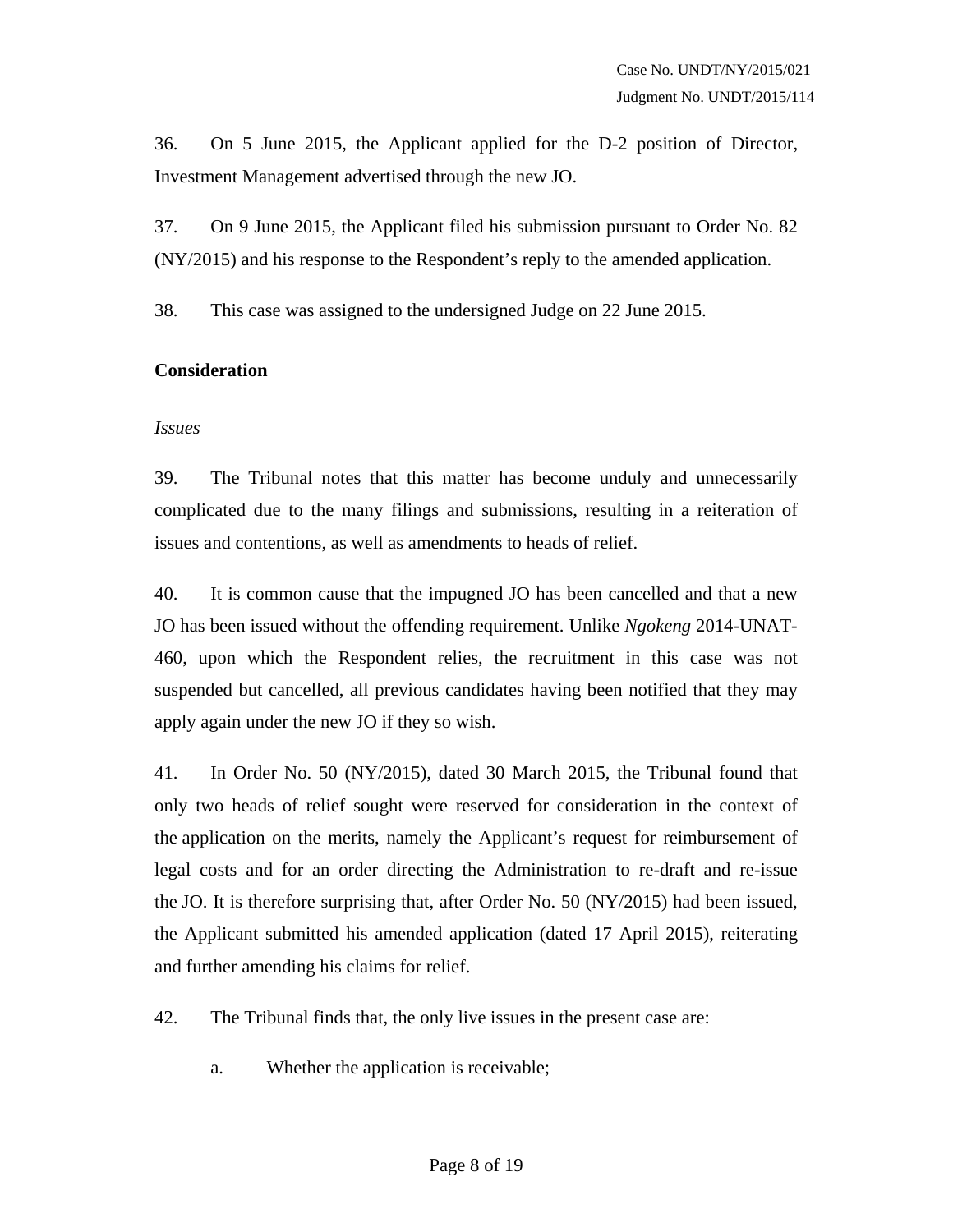b. Whether the inclusion in the impugned JO of the requirement of CFA certification was lawful;

- c. If the inclusion of that requirement was not proper:
	- i. Whether the Tribunal should refer the case to the Secretary-General for accountability under art. 10.8 of its Statute;
	- ii. Whether the RSG should be removed from the new recruitment exercise;
	- iii. Whether the Applicant is entitled to compensation for his Counsel's fees and non-pecuniary damages.

## *Receivability*

43. The Respondent submits that the application is not receivable pursuant to arts. 2.1(a) and 3 of the Tribunal's Statute because, *inter alia*: (i) the application is moot as the contested JO has been cancelled and a new JO was issued; (ii) the Applicant does not have standing or an interest at stake as he did not apply for the initially issued JO; (iii) the contested decision is not appealable as no final administrative decision has been taken; and (iv) the Tribunal does not have jurisdiction to investigate whether the RSG engaged in prohibited conduct.

#### Is the application moot?

44. Subsequent to the motion for interim measures, the Respondent cancelled the impugned JO and issued the revised JO resulting in a new selection being underway. The Respondent contends that as the impugned JO has been cancelled, there is no matter left to be adjudicated by the Dispute Tribunal and the matter is moot. The Applicant states that the cancellation of the impugned JO and its re-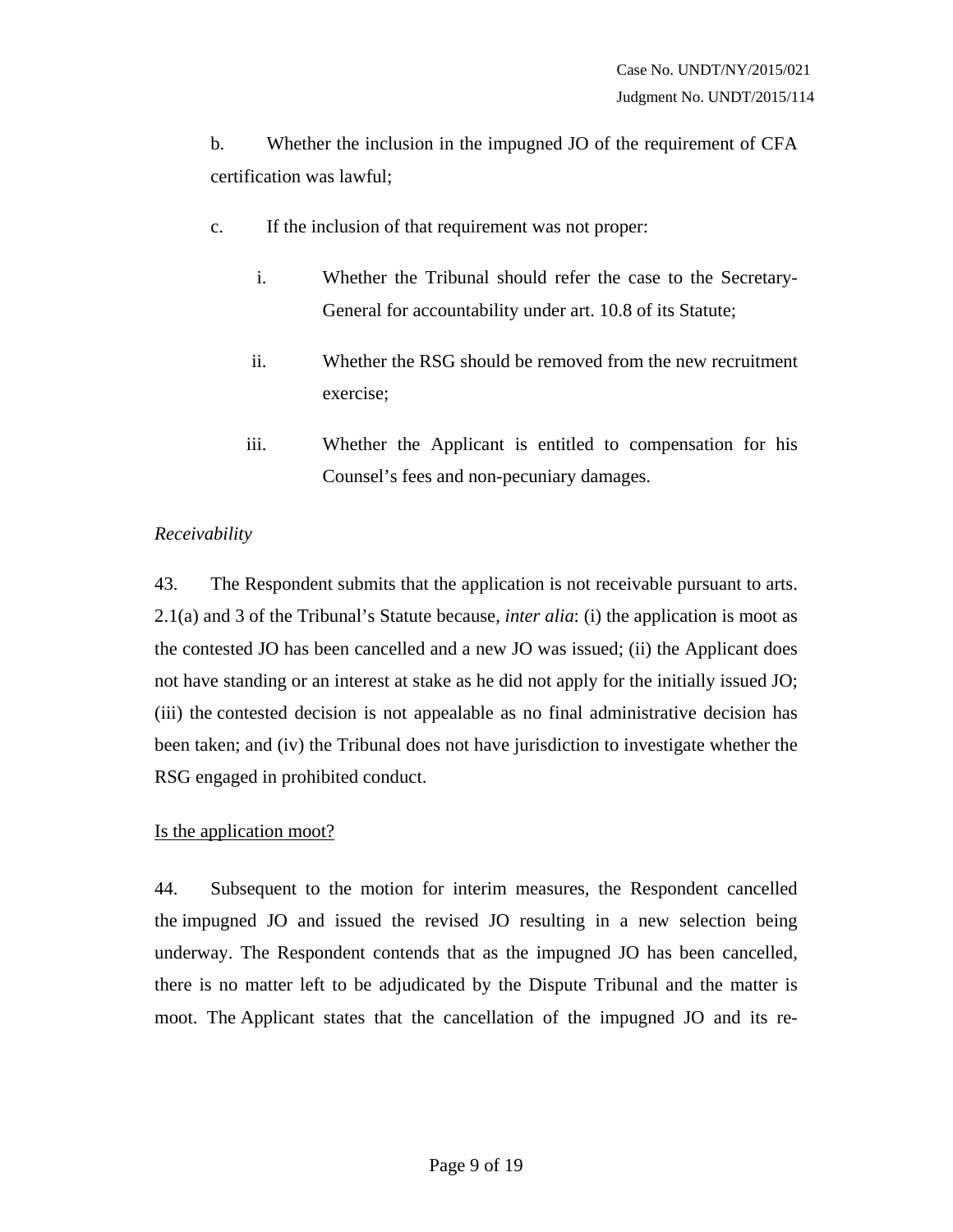advertisement did not render the application moot and that the Respondent has unduly mischaracterized the Applicant's case as one of selection.

45. In Order No. 50 (NY/2015), the Tribunal found that:

21. It is trite that courts will not readily decide cases in which there is no longer any actual controversy. A case is moot and therefore not justiciable if it no longer presents an existing or live controversy, so that a court need not give opinions on abstract propositions of law. Some courts do exercise their discretion to consider a "moot" case depending on the interests of justice, the importance of the issue, its complexity, and the nature and extent of the practical effect any possible order might have. Does the cancellation of the JO in this case render the motion moot such that it is not justiciable as submitted by the Respondent?

22. Black's Law Dictionary Deluxe Ninth Edition defines "moot" as:

> "1. Archaic: open to argument; debatable 2. Having no practical significance; hypothetical or academic (The question on appeal became moot once the parties settled a case)."

Blacks also defines a "moot case" as "a matter in which a controversy no longer exists; a case that presents only an abstract question that does not arise from existing facts or rights".

23. It is questionable whether the Applicant's motion has been rendered moot by the cancellation of the JO which addressed only partly the relief sought by the Applicant.

24. The Tribunal considers that the following findings of the former UN Administrative Tribunal in Judgment No. 1344 (2007) in relation to a claim that the applicant's claim in that case was moot are similarly applicable to the determination of the present motion for interim measures:

> The Applicant, as a staff member, was entitled to be fully and fairly considered for any position for which he was eligible and applied. Any failure by the Organization to accord him that right, be it as a result of discrimination, extraneous motives or, as allegedly in this case, procedural violations, violated his rights to due process at the time of the alleged failure. The fact and timing of his promotion to another post at the D-1 level does not negate the violation: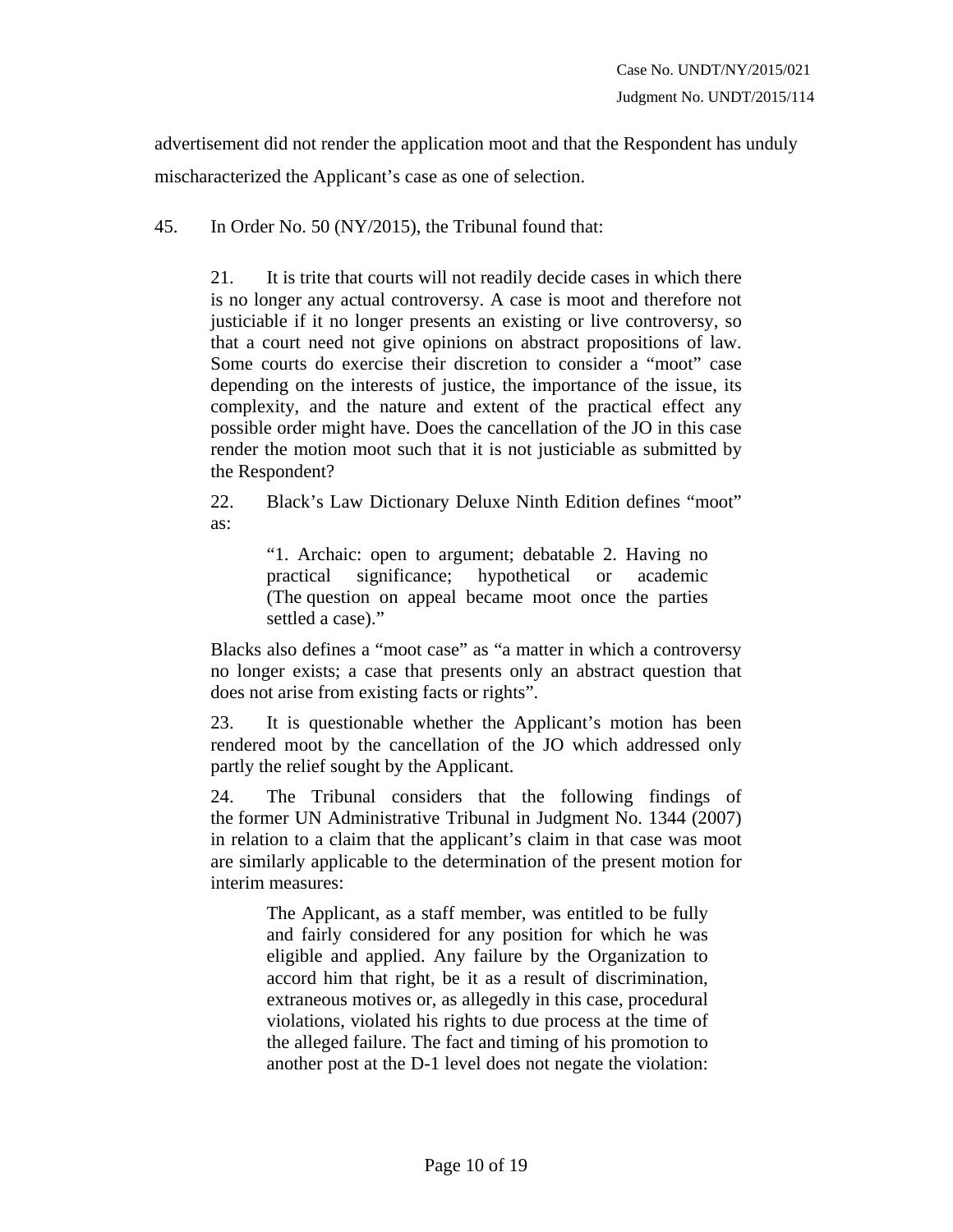it is only relevant in terms of the severity of the consequences of such violation, in terms of compensation awarded therefore. Thus, the Tribunal finds that the Application is not moot and turns its full attention to the allegations raised by the Applicant.

25. Suspending the implementation of the contested decision is only one form of relief sought by the Applicant. The following two forms of relief sought by the Applicant remain unaddressed and arguably are still in contention unless, and until, the Respondent concedes them, or the Applicant withdraws his motion: (1) the instruction to the Administration to redraft and re-issue the JO to bring it into compliance with applicable UN rules and administrative issuances and (2) the reimbursement of expenses incurred as a result of the publication of an unlawful JO.

26. Whether the Tribunal would grant the remaining reliefs sought is not at point. However, the Tribunal does not consider that the Applicant's requests in that respect have been automatically rendered moot by the cancellation of the JO, as notified by OHRM to ALU on 24 March 2015 and after the filing of the motion for interim relief.

46. Consequently the Tribunal found that there were still some live issues. Notably, following the issuance of Order No. 50 (NY/2015), the Administration issued a revised JO. However, not all remedies sought by the Applicant have been addressed by the issuance of the revised JO. Accordingly, the Tribunal finds that the matter is justiciable with respect to the issues identified below.

#### Does the Applicant have standing?

47. The Respondent contends that the Applicant has no right or interest at stake in the issuance of the JO since he did not apply for the position despite being advised to do so by a representative of OSLA. The Respondent contends that the "Applicant was not precluded from applying for the position simply because he determined he did not meet the education requirement of a CFA charter holder". The Applicant uncontrovertibly states that he prepared his application to the impugned JO on 20 February 2015 and was ready to submit it following the advice from OSLA, when he received notification it had been cancelled prior to the closing date. The Applicant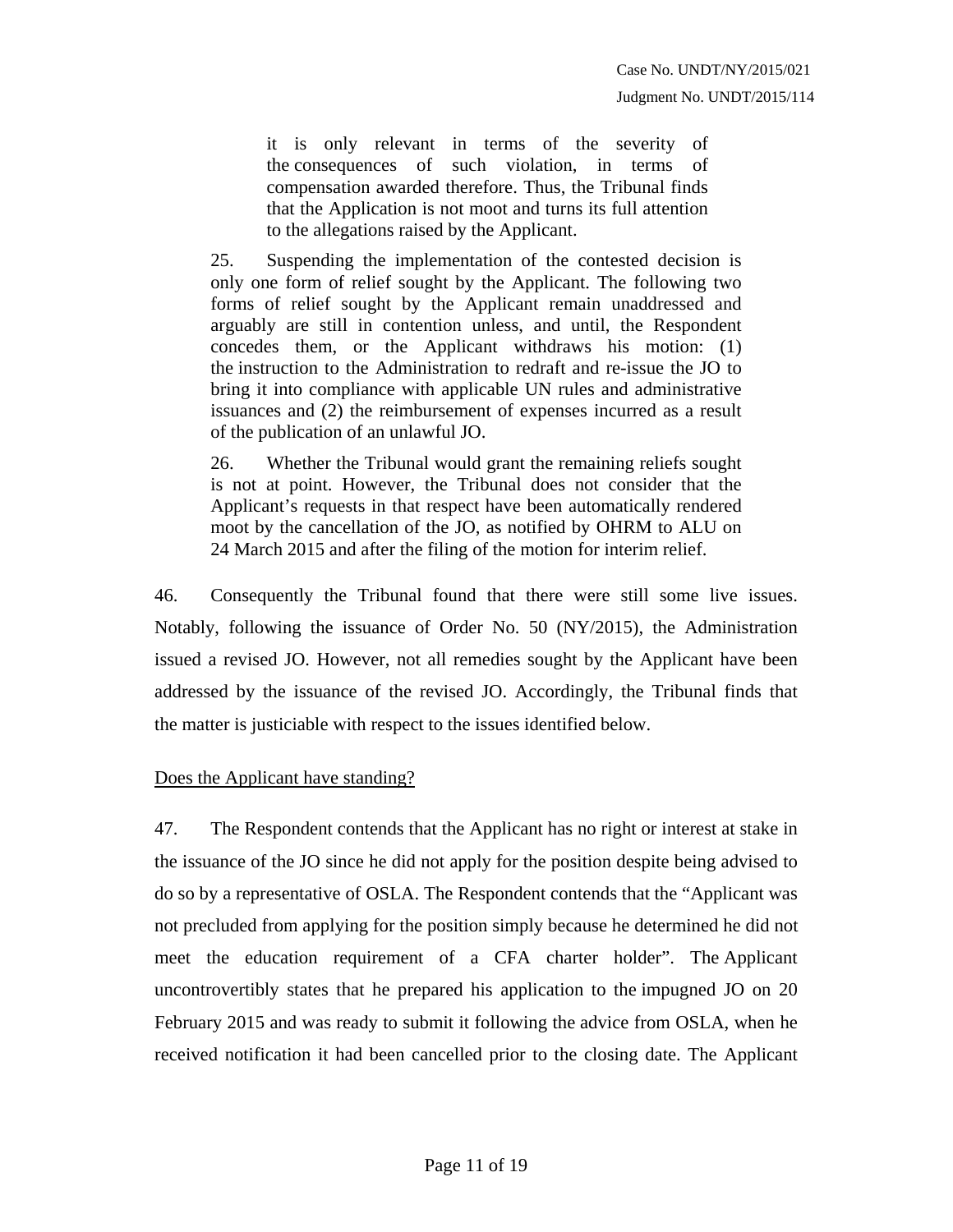contends that his rights were in any event violated by the inclusion of the unlawful CFA requirement, even before he had the opportunity to apply. Since the Respondent failed to specify any alternate certification, he was therefore precluded from applying as he simply did not qualify, and would have been screened out in any event, as clearly evidenced by the RSG's email to another potential candidates of 6 March 2015 regarding the CFA "requirement".

48. The Tribunal finds that this case is clearly distinguishable from *Li* UNDT/2014/056, as unlike the applicant in *Li*, the Applicant in this case did not fail to apply for the position based solely on his own subjective assessment of his eligibility. In the present case, the Applicant was precluded from applying as he was clearly ineligible as he did not have the CFA certification which, as evident from the RSG's 6 March 2015 email addressed to another prospective candidate, was "a firm requirement". This requirement has been shown, as highlighted by the Audit Committee, to have placed unwarranted limitations on the eligibility of applicants. The Tribunal accepts the Applicant's undisputed statement that he had created an application but was unable to apply as the JO was cancelled prior to the closing date. The Tribunal finds that the Applicant has standing as his rights to full and fair consideration were clearly affected from the outset by the impugned JO.

# *Does the Applicant contest an appealable administrative decision?*

49. The Respondent contends that no final administrative decision has been taken regarding the recruitment of the Director, Investment Management, and that the issuance of the JO did not have any direct legal consequences for the Applicant's terms of employment. The Applicant, on the other hand, maintains that the contested decision had direct legal consequences for him and that he is not merely challenging a selection exercise, but that a finite decision was rendered by way of the impugned JO which precluded him from applying.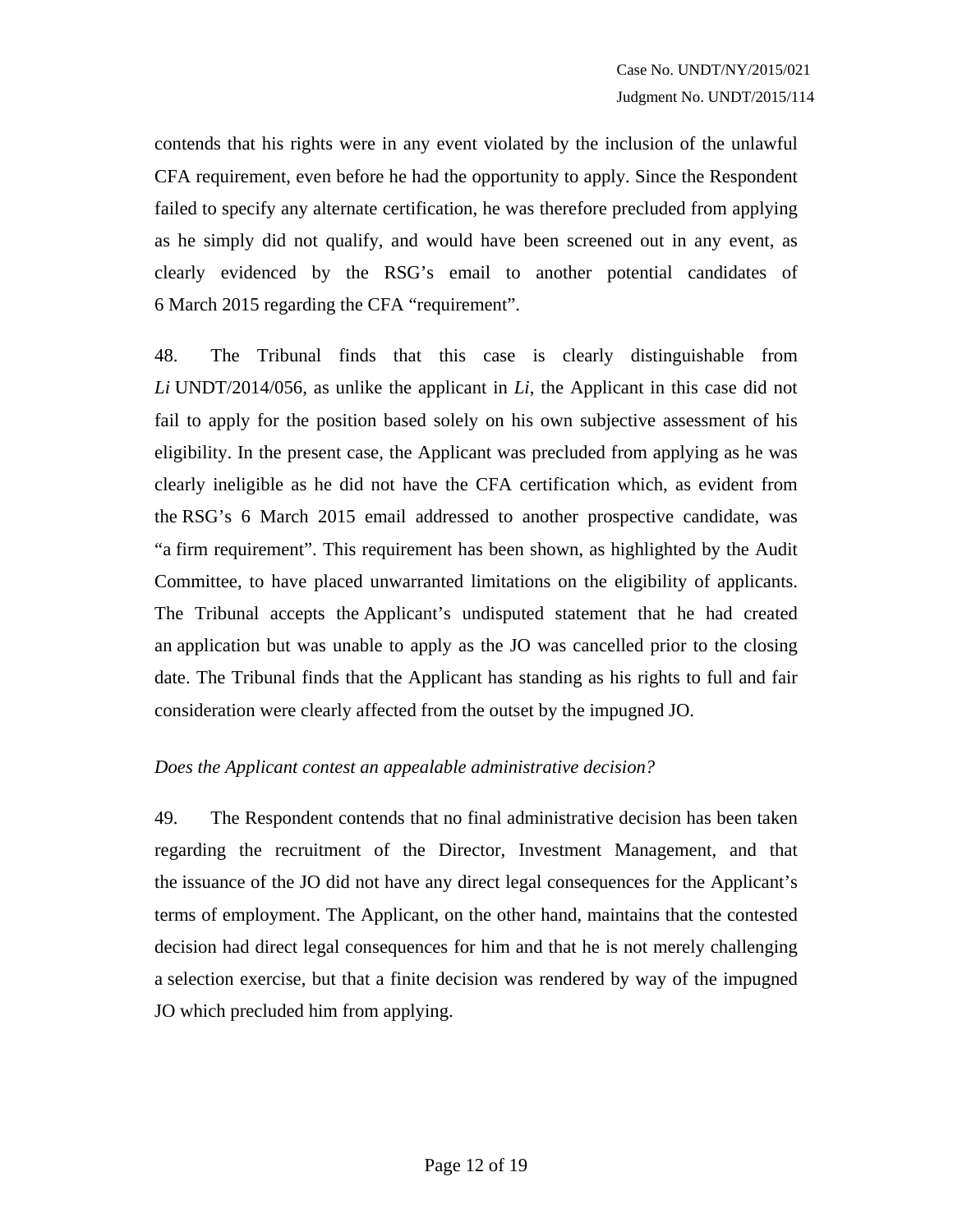50. In Order No. 50 (NY/2015) on interim measures, the Tribunal stated that the eligibility condition in the impugned JO was finite in nature, since it excluded the Applicant from being eligible to partake in any further process and thus had direct legal consequences for him. The Tribunal sees no reason to depart from this reasoning and finds that the exclusion of the Applicant from the impugned JO is not merely a preparatory step but was a final decision having final effects for him. Consequently, the decision which produced a direct legal consequence upon the Applicant's terms of appointment is appealable.

## *Inclusion of CFA certification as a JO requirement*

51. It is established jurisprudence that the Secretary-General has broad discretion in selection matters and that, in the absence of evidence of bias, discriminatory practices or *mala fides*, it is not the role of the Tribunal to substitute its judgment for that of the Secretary-General (*Charles* 2013-UNAT-285; *Terragnolo* 2014-UNAT-445).

52. However, it is the contractual right of every staff member to receive full and fair consideration for job openings to which they apply. A staff member should be able to challenge criteria which are unlawful, where criteria may be directly or indirectly discriminatory, or would appear to be manifestly unreasonable or imposing unwarranted limitations on qualification or other requirements such as to constitute an unfair restriction on the eligibility of a group of staff members for appointment or promotion, especially if there is no proper basis in any promulgated issuance (see *Korotina* UNDT/2012/178). Where any exception is granted under the Staff Rules, the Respondent is to ensure that it is not prejudicial to the interests of any other staff member or group of staff members.

53. Section 4.5 of ST/AI/2010/3 (Staff selection system) states that "[t]he job opening shall reflect the functions and the location of the position and include the qualifications, skills and competencies required". The Applicant contends that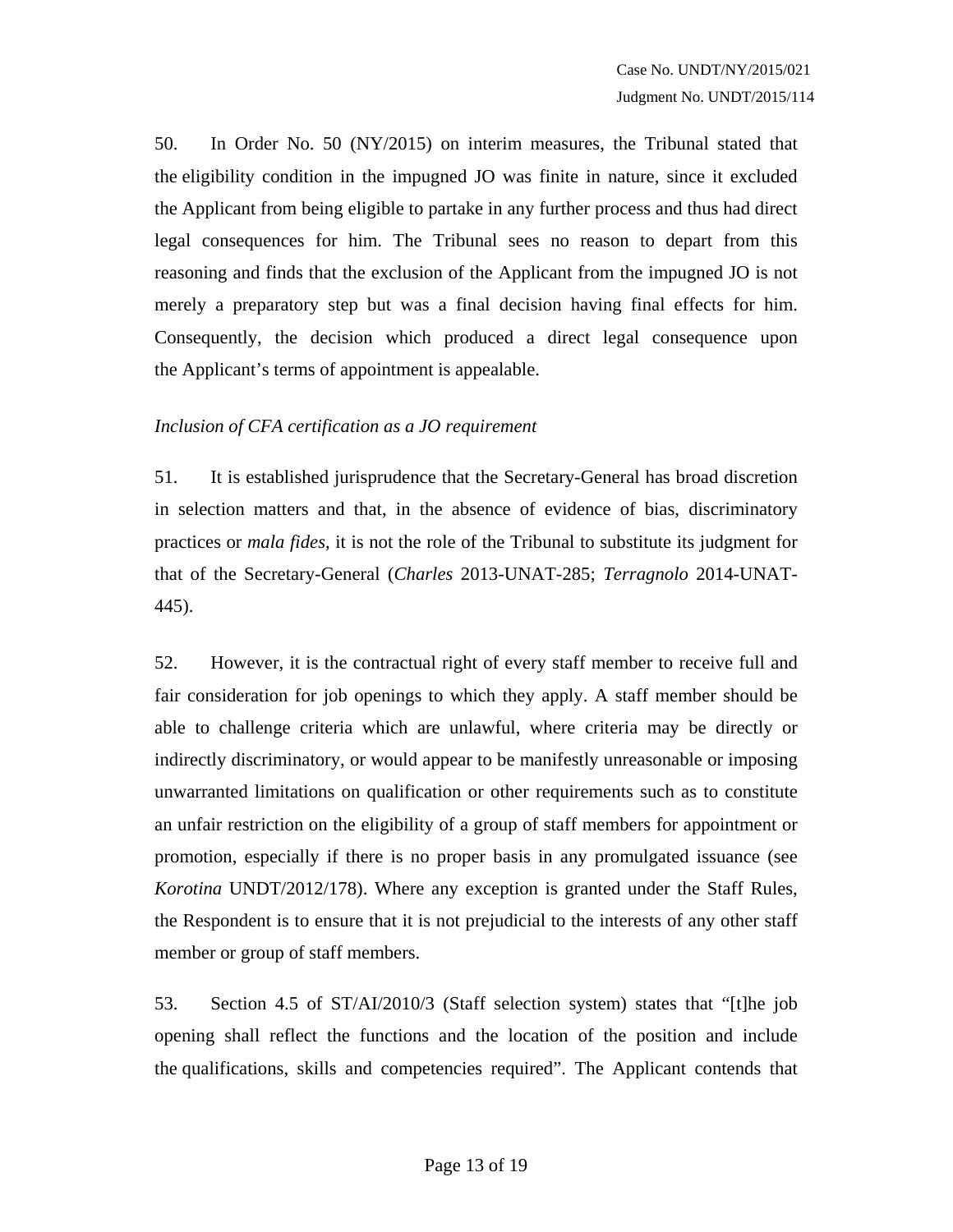the inclusion of the CFA requirement, without recognition of any alternate certification such as CAIA, was unlawful and contrary to art. 101.3 of the United Nations Charter and staff regulation 4.2, which state that "[d]ue regard shall be paid to the importance of recruiting the staff on as wide a geographical basis as possible". The Applicant avers that the complete omission of the CFA requirement in the revised JO illustrates that its inclusion as a limiting requirement in the initial JO was, at best, arbitrary and ill informed, and, at worst, intentionally discriminatory.

54. In particular, the Applicant submits that the CFA requirement was discriminatory in that it unfairly and impermissibly favored North American males over otherwise equally qualified women in North America and both men and women worldwide (including the Applicant) who are not necessarily CFA charter holders. This has never been disputed by the Respondent. The Audit Committee agreed that potentially credible candidates may be excluded.

55. In response, the Respondent contends that the inclusion of the CFA certification in the first JO as an educational requirement was justified in view of the fiduciary responsibilities and the specialized experience required to manage and oversee the investment of assets, currently valued at approximately USD53 billion.

56. The Applicant has cited examples of substantially sized pension funds that do not have this requirement; the Respondent has not denied this. The Respondent has made no submissions as to why candidates with educational qualifications other than a CFA certification, such as CAIA or FRM certification as held by the Applicant, should not be able to undertake the responsibilities of the contested D-2 post. Nevertheless, it follows from the 6 March 2015 email correspondence between the RSG and another prospective candidate for the D-2 post that the CFA certification was "a firm requirement for the position".

57. At the same time, it is an established fact that, in the new JO, the CFA certification is no longer listed as an educational requirement. Inasmuch as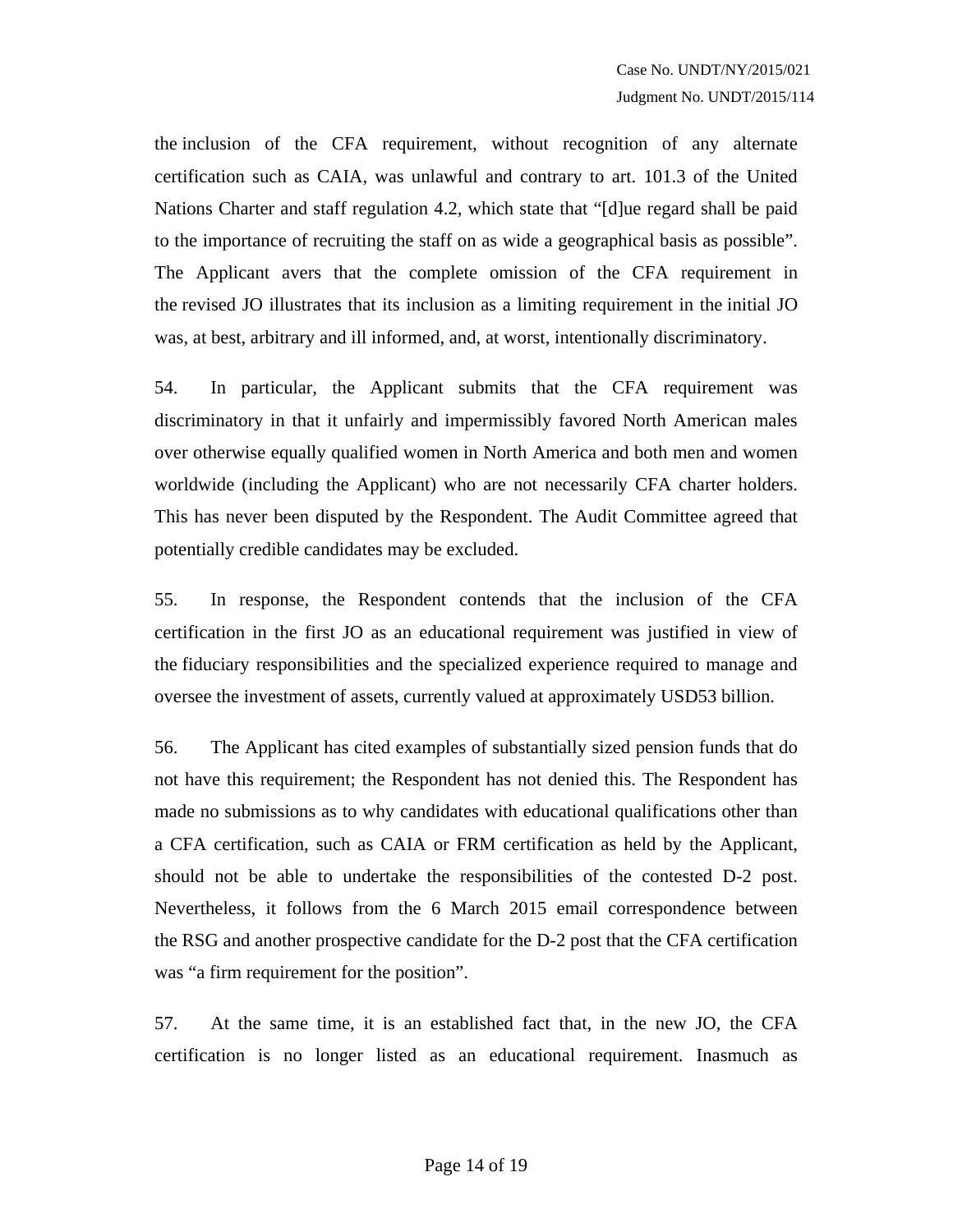the Respondent may not have expressly conceded that this amounts to the first JO being flawed, it is instructive that the Administration obviously no longer finds that such certification is necessary or even desirable. It is therefore clear that the inclusion of a CFA certification requirement in the first JO was unwarranted, a mistake, and prejudicial to and even discriminatory against candidates holding other educational certifications, such as CAIA or FRM.

58. The decision to issue the impugned JO with the CFA requirement constituted an administrative decision which in itself not only hindered the Applicant from full and fair consideration but also entirely excluded him from participating in the selection exercise. The Applicant has demonstrated in his papers that the inclusion of the CFA certification requirement was prejudicial to his interests and discriminatory, whether directly or indirectly, as it excluded him in violation of article 101.3 of the United Nations Charter, which provides that "[d]ue regard shall be paid to the importance of recruiting the staff on as wide a geographical basis as possible". Having considered the very particular circumstances of this case, the Tribunal therefore finds that the introduction of the CFA certification requirement was improper.

#### *Remedies*

#### Removal of the RSG from the new recruitment process

59. Much of the additional relief claimed by the Applicant is connected to the issuance of the new JO and not the cancelled one. While the Applicant has the right to full and fair consideration of his candidature, the removal of the RSG in this new selection process cannot be subsumed under his claim in the present case. The extent and involvement of the RSG in the new exercise is unknown, and all processes flowing from the new JO are not matters that are before the Tribunal in the instant case. All such claims and relief are therefore dismissed.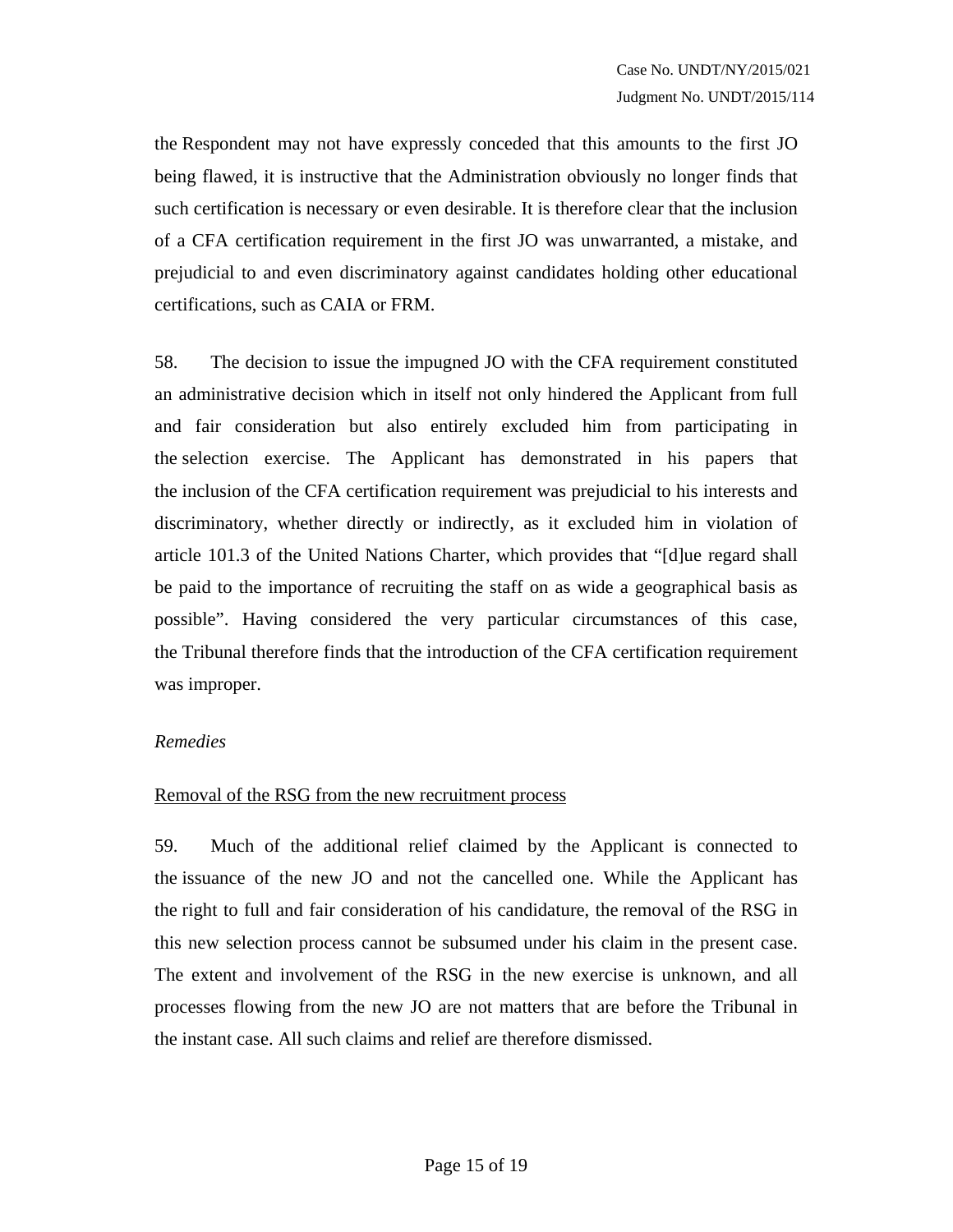# Referral for accountability

60. Pursuant to art. 10.8 of the Statute of the Dispute Tribunal, the Tribunal may refer "appropriate cases to the Secretary-General of the United Nations or the executive heads of separately administered United Nations funds and programmes for possible action to enforce accountability". While the inclusion of the CFA certification requirement was improper, there is no factual basis for the Tribunal to find that this was done to deliberately harm the Applicant and any other candidates or that anyone involved is the process engaged in conduct warranting a referral to the Secretary-General under art. 10.8 of the Statute. The Applicant indicated he had a witness who is willing to testify in this regard. However, in light of the circumstances herein and the scope of the present case, as reflected in the Applicant's management evaluation request and application, the Tribunal does not consider that such a referral should be ordered.

## Applicant's remaining claims

61. By Order No. 50 (NY/2015) dated 30 March 2015, the Tribunal found that the only remaining issues under consideration in this case were whether the Tribunal should grant the following: (i) an order to the Administration to re-draft and re-issue the JO to bring it into compliance with applicable UN rules and administrative issuances; and (ii) the reimbursement of expenses incurred as a result of the publication of an unlawful JO.

62. In his amended application filed on 17 April 2015, after Order No. 50 (NY/2015), the Applicant raises new claims not requested previously, including, *inter alia*, compensation for moral damages for severe stress, reputational damage, discrimination, loss of chance/opportunity compensation, and procedural violations. Further, whereas in the amended application the Applicant seeks "costs, for reimbursement of expenses" in addition to the compensation claims raised above, in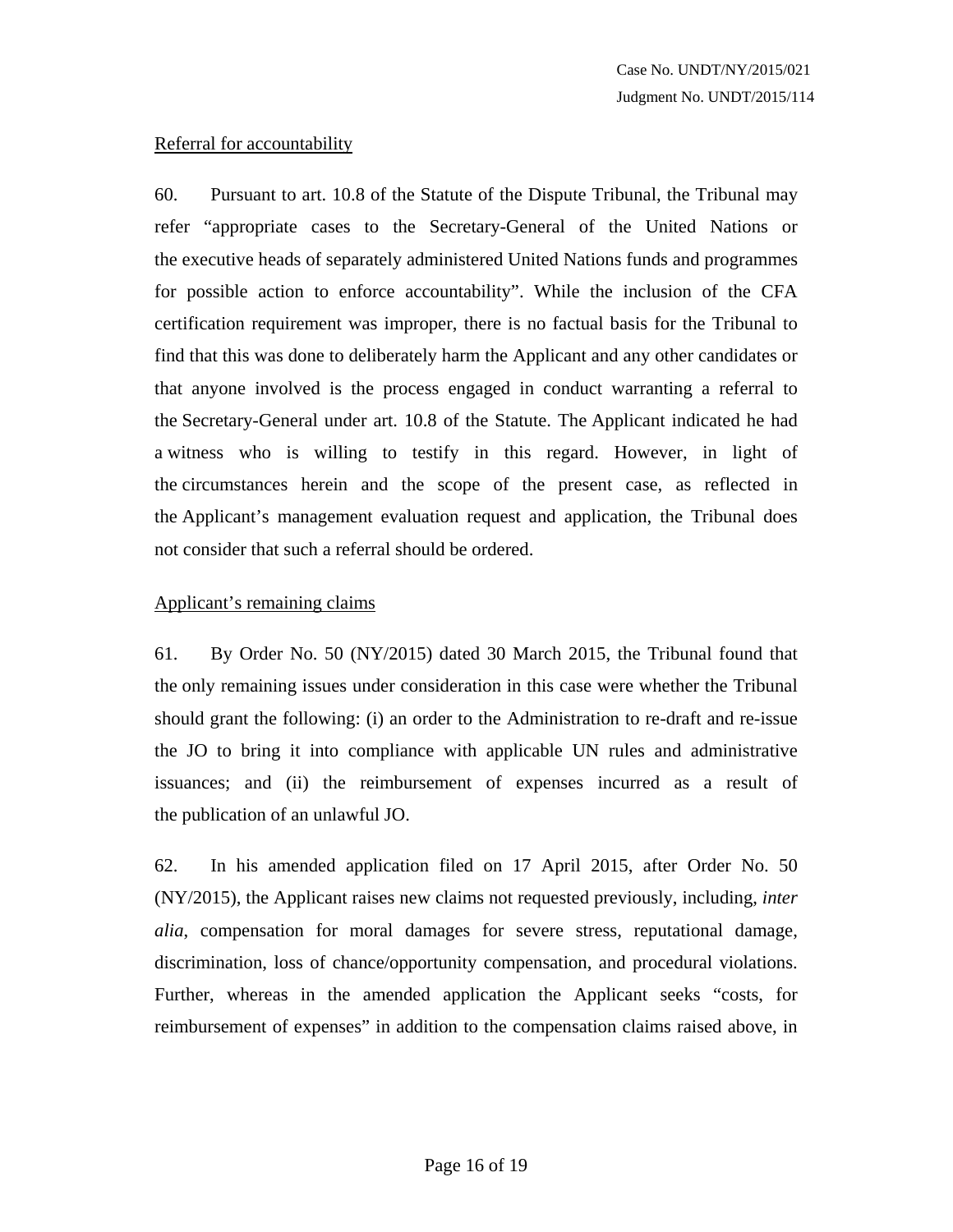the original application the Applicant requested an order granting him, "[i]n lieu of compensation, reimbursement of expenses including attorney's fees".

63. Although by Order No. 71 (NY/2015) the Tribunal granted the Applicant's uncontested motion to file an amended application, the effect of that order was that the amended application was made part of the record, but it certainly did not mean that every claim and contention proffered by the Applicant in the amended application was accepted and granted by the Tribunal. Whether or not such claims are to be found receivable and properly before the Tribunal, and whether they are to be granted, are obviously issues for the Tribunal to consider.

64. Just as the Tribunal cannot adjudicate cases involving decisions of a changing nature (*Adundo et al.* UNDT/2012/118), it will also not allow the parties to continuously amend their substantive claims and claims for relief throughout the course of the proceedings. It is the responsibility of the party advancing any specific claim to clearly identify at the outset of the litigation process the contested administrative decision, pertinent issues, and heads of relief sought (*Planas* 2010- UNAT-049; *Siaw* UNDT/2012/149). It is regrettable that this matter became unduly and unnecessarily cumbersome due to the many superfluous filings and submissions resulting in a reiteration and explanation of issues and contentions as well as additional or amended heads of relief.

65. As stated by the Appeals Tribunal, "[n]ot every violation will necessarily lead to an award of compensation" and "compensation may only be awarded if it has been established that the staff member actually suffered damages" (*Antaki* 2010-UNAT-095; *Obdeijn* 2012-UNAT-201; *Nyakossi* 2012-UNAT-254). The party who suffered damages from a breach of her or his rights also has a duty to mitigate their losses (*Mmata* 2010-UNAT-092; *Tolstopiatov* UNDT/2011/012).

66. The Tribunal finds that, even if it were to allow amended pleas on issues of relief, there is insufficient evidence in this case, particularly considering that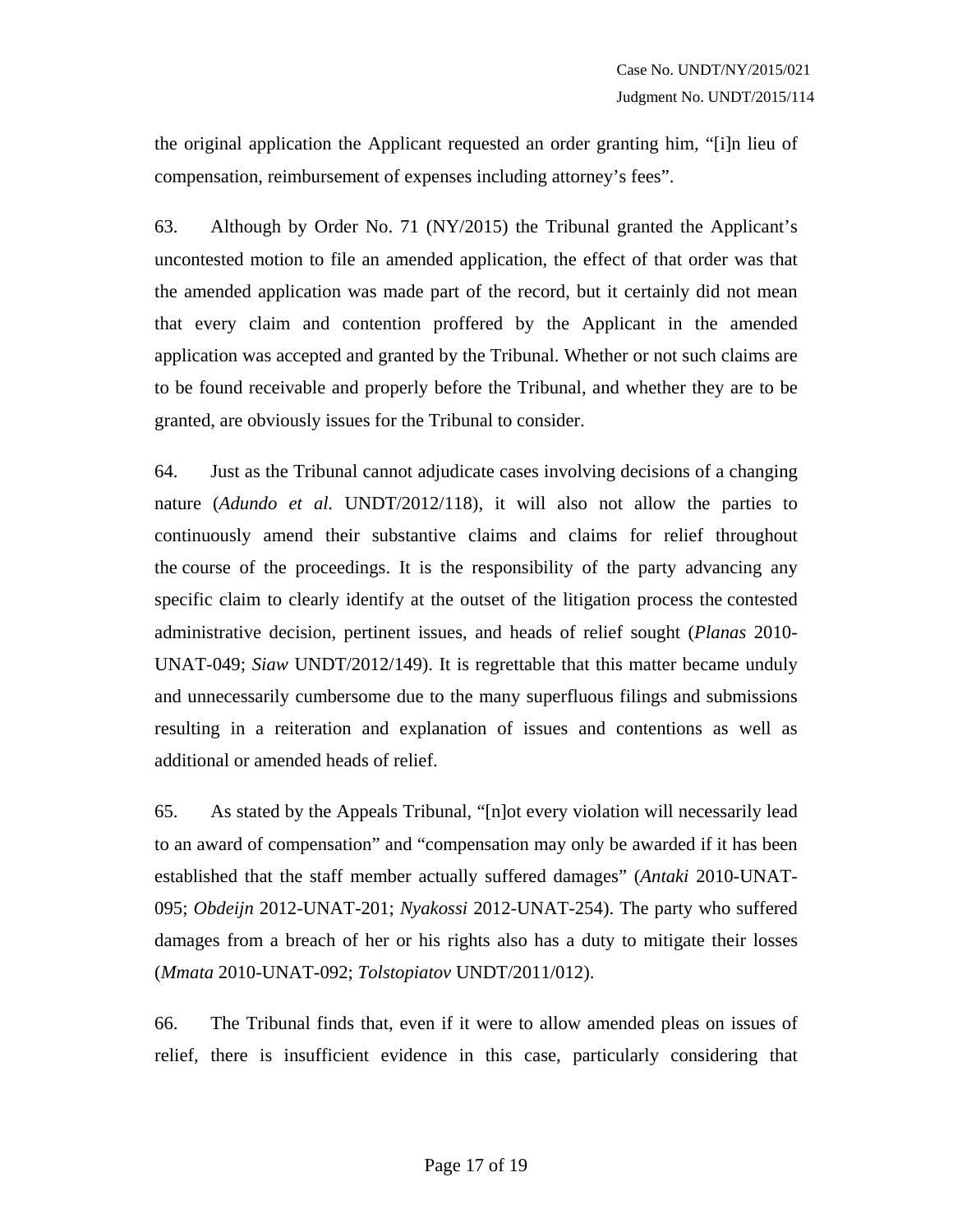the contested JO was withdrawn shortly after the filing of the application, to substantiate an award of moral damages.

67. With respect to the Applicant's request for costs, the Tribunal makes the following findings. Although costs have generally been granted for abuse of process pursuant to art. 10.6 of the Tribunal's Statute, there may well be cases warranting an award of costs under the heading of loss (art. 10.5(b)), particularly if such costs resulted from vexatious submissions. However, having considered the totality of the circumstances in this case, the Tribunal finds that no award of costs is warranted. The Tribunal will not examine the issue of whether the availability of OSLA should be considered as a factor in cases where staff members decide to retain the services of private counsel. It is sufficient in this case to take note of the following factors: (i) the Tribunal does not find that the Respondent engaged in an abuse of process in the course of the proceedings before the Tribunal; (ii) the impugned JO was cancelled within a relatively short period of time of the application on the merits, and a new JO was issued, as requested by the Applicant; (iii) with the issuance of the new JO, to which the Applicant applied, his position regarding the impugned JO has been assuaged and mitigated; (iv) the Applicant sought the assistance of private counsel only on 13 March 2015, and was notified of the cancellation of the contested decision twelve days later, on 25 March 2015; and (v) the proceedings thereafter were fraught with extensive and largely unnecessary pleadings, including those filed by the Applicant. Accordingly, no order for costs will be made in this case.

68. Thus, although the Tribunal finds that the inclusion of the CFA certification as one of the requirements in the original JO was improper, in view of the particular circumstances of this case, including the relatively prompt re-issuance of a revised JO, no further relief orders are warranted.